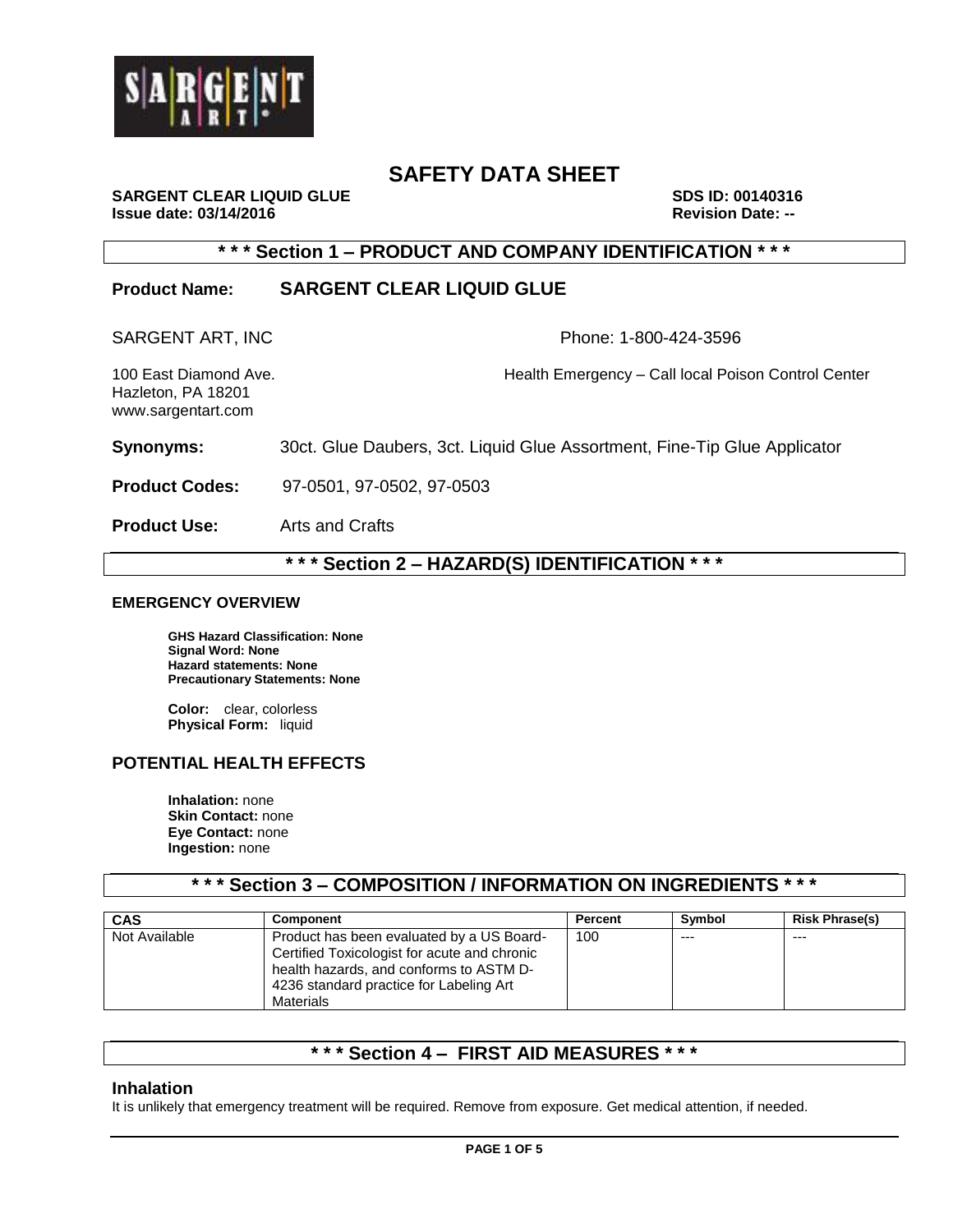

#### **SARGENT CLEAR LIQUID GLUE SDS ID: 00140316 Issue date: 03/14/2016 Revision Date: --**

#### **Skin**

It is unlikely that emergency treatment will be required. If adverse effects occur, wash with soap or mild detergent and large amounts of water. Get medical attention, if needed.

# **Eyes**

It is unlikely that emergency treatment will be required. Wash with large amounts of water or normal saline until no evidence of chemical remains (at least 15-20 minutes). Get medical attention immediately.

#### **Ingestion**

Rinse mouth thoroughly with water. Get medical attention if any discomfort occurs.

# **\* \* \* Section 5 – FIRE FIGHTING MEASURES \* \* \***

See Section 9 for Flammability Properties

## **NFPA Ratings: Health:** 1 **Fire:** 1 **Reactivity:** 0

Hazard Scale:  $0 =$  Minimal  $1 =$  Slight  $2 =$  Moderate  $3 =$  Serious  $4 =$  Severe **Flammable Properties** Slight fire hazard. **Extinguishing Media** Regular dry chemical, carbon dioxide, water, regular foam **Fire Fighting Measures** Move container from fire area if it can be done without risk. Avoid inhalation of material or combustion byproducts.

# **\* \* \* Section 6 – ACCIDENTAL RELEASE MEASURES \* \* \***

#### **Occupational spill/release**

Absorb with sand or other non-combustible material. Collect spilled material in appropriate container for disposal.

# **\* \* \* Section 7 – HANDLING AND STORAGE \* \* \***

#### **Handling Procedures**

Provide adequate ventilation. Wear appropriate protection equipment. Avoid breathing mist or vapor. Avoid contact with eyes and prolonged skin contact. Do not taste or swallow. Keep the workplace clean. Observe good industrial hygiene practices.

## **Storage Procedures**

Store in a well-ventilated place. Store in closed original container at room temperature.

# **\* \* \* Section 8 – EXPOSURE CONTROLS / PERSONAL PROTECTION \* \* \***

#### **Component Exposure Limits**

ACGIH and EU have not developed exposure limits for any of this product's components. **Ventilation**

Based on available information, additional ventilation is not required.

# **PERSONAL PROTECTIVE EQUIPMENT**

#### **Eyes/Face**

Eye protection not required under normal conditions.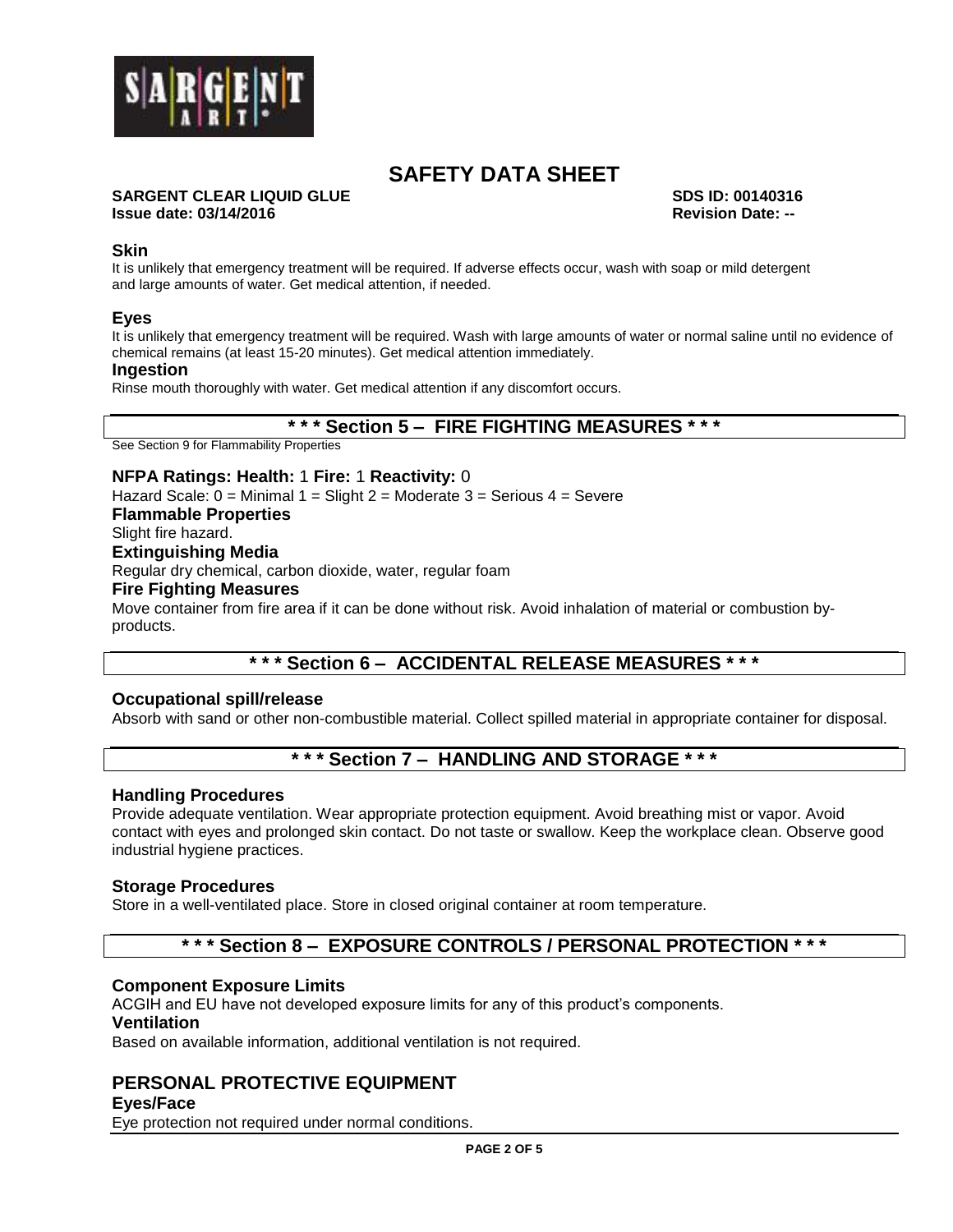

#### **SARGENT CLEAR LIQUID GLUE SDS ID: 00140316 Issue date: 03/14/2016 Revision Date: --**

#### **Protective Clothing**

Protective clothing is not required under normal conditions.

#### **Glove Recommendations**

Protective gloves are not required under normal conditions.

# **Respiratory Protection**

No respirator is required under normal conditions of use.

Under conditions of frequent use or heavy exposure, respiratory protection may be needed.

# **\* \* \* Section 9 – PHYSICAL AND CHEMICAL PROPERTIES \* \* \***

- **pH:** Not available **Density: Viscosity:** Not available
- 

**Appearance:** Liquid **Flash Point:** Not applicable **Physical State:** Liquid **Flammability:** Not applicable **Physical Form:** Liquid **Vapor Pressure:** Not available **Color:** White **Vapor Density (air=1):** Not available **Odor:** Odorless Codorless **Evaporation Rate:** Not available<br> **Odor Threshold:** Not applicable **Conservery** Specific Gravity: Not available **Specific Gravity:** Not available<br>**Density:** Not available **Melting Point:** Not available **Not available Water Solubility:** Soluble **Freezing Point:** Not available **Freezing Point:** Not available **Freezing Point:** Not available **Coeff.Water/Oil Dist:** Not available **Boiling Point:** Not available **Volatility:** Not available

# **\* \* \* Section 10 – STABILITY AND REACTIVITY \* \* \***

#### **Chemical Stability** Stable at normal temperatures and pressure. **Conditions to Avoid** None reported. **Materials to Avoid** Oxidizing materials. **Decomposition Products** Oxides of carbon. **Possibility of Hazardous Reactions** Will not polymerize.

**\* \* \* Section 11 – TOXICOLOGICAL INFORMATION \* \* \***

## **Component Analysis – LD50/LC50**

The components of this material have been reviewed in various sources and no selected endpoints have been identified.

## **RTECS Acute Toxicity (selected)**

The components of this material have been reviewed and RTECS publishes no data as of the date on this document.

## **Component Carcinogenicity**

None of this product's components are listed be ACGIH, IARC, or DFG.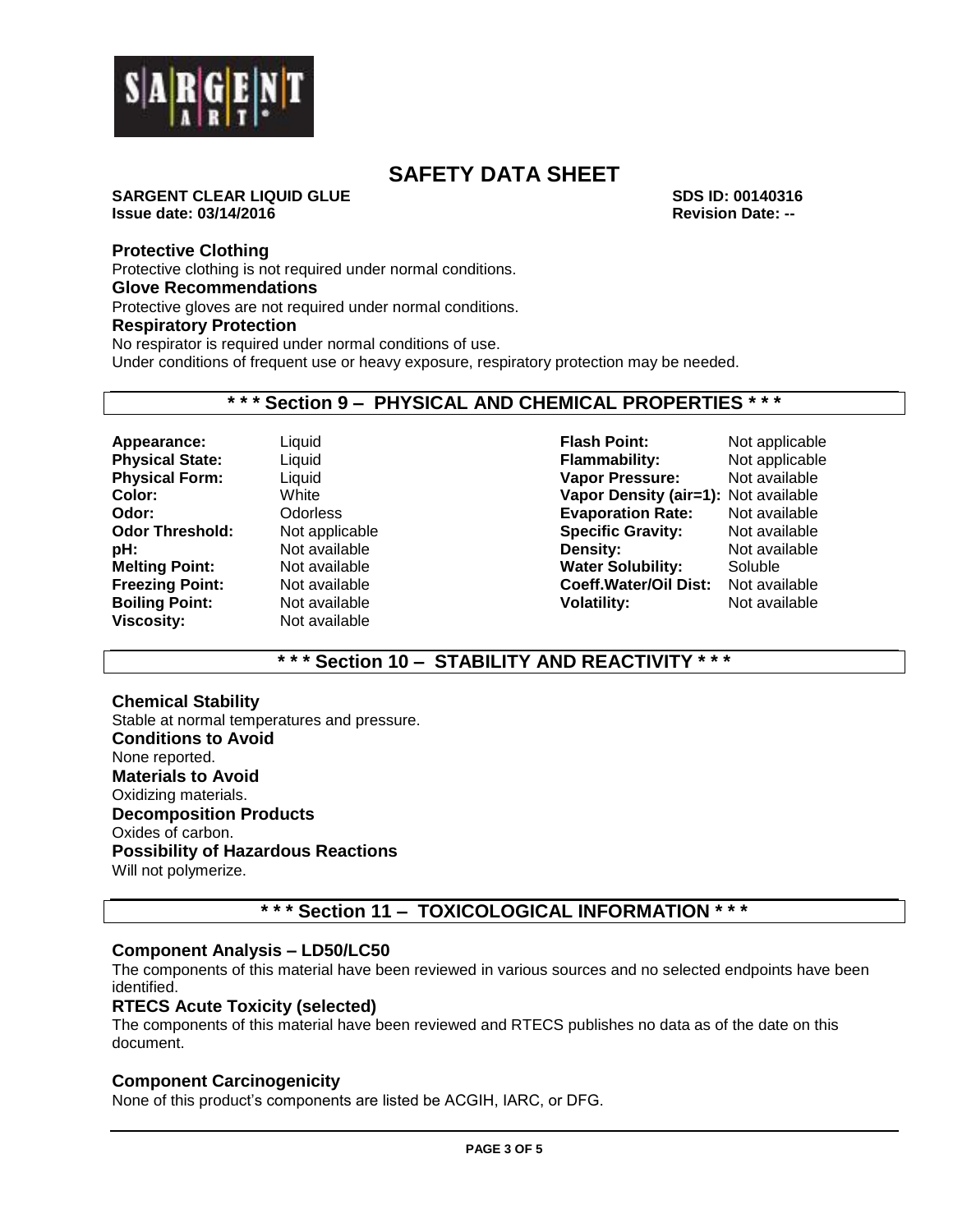

#### **SARGENT CLEAR LIQUID GLUE SDS ID: 00140316 Issue date: 03/14/2016 Revision Date: --**

# **RTECS Irritation**

The components of this material have been reviewed and RTECS publishes no data as of the date on this document.

# **\* \* \* Section 12 – ECOLOGICAL INFORMATION \* \* \***

#### **Component Analysis – Aquatic Toxicity**

No LOLI ecotoxicity data is available for this product's components.

# **\* \* \* Section 13 – DISPOSAL CONSIDERATION \* \* \***

#### **Disposal Methods**

Dispose in accordance with all applicable regulations.

# **Component Waste Numbers**

The U.S. EPA has not published waste numbers for this product's components.

# **\* \* \* Section 14 – TRANSPORT INFORMATION \* \* \***

| <b>US DOT Information:</b> | Not Regulated. |
|----------------------------|----------------|
| <b>TDG Information:</b>    | Not Regulated. |
| <b>ADR Information:</b>    | Not Regulated. |
| <b>RID Information:</b>    | Not Regulated. |
| <b>IATA Information:</b>   | Not Regulated. |
| <b>ICAO Information:</b>   | Not Regulated. |
| <b>IMDG Information:</b>   | Not Regulated. |

# **\* \* \* Section 15 – REGULATORY INFORMATION \* \* \***

#### **U.S. Federal Regulations**

None of this products components are listed under SARA Section 302 (40 CFR 355 Appendix A), SARA Section 311/312 (40 CFR 370.21), SARA Section 313 (40 CFR 372.65), CERCLA (40 CFR 302.4), TSCA 12(b), or require an OSHA process safety plan.

# **SARA Section 311/312 (40 CFR 370 Subparts B and C)**

**Acute Health:** No **Chronic Health:** No **Fire:** No **Pressure:** No **Reactive:** No

#### **U.S. State Regulations**

None of this product's components are listed on the state lists from CA, MA, MN, NJ or PA.

Not regulated under California Proposition 65

#### **Canada**

This product has been classified in accordance with the criteria of the Controlled Products Regulations (CPR) and the MSDS contains all of the information required by the CPR.

WHMIS CLASSIFICATION: Not a Controlled Product under Canada's Workplace Hazardous Material Information System.